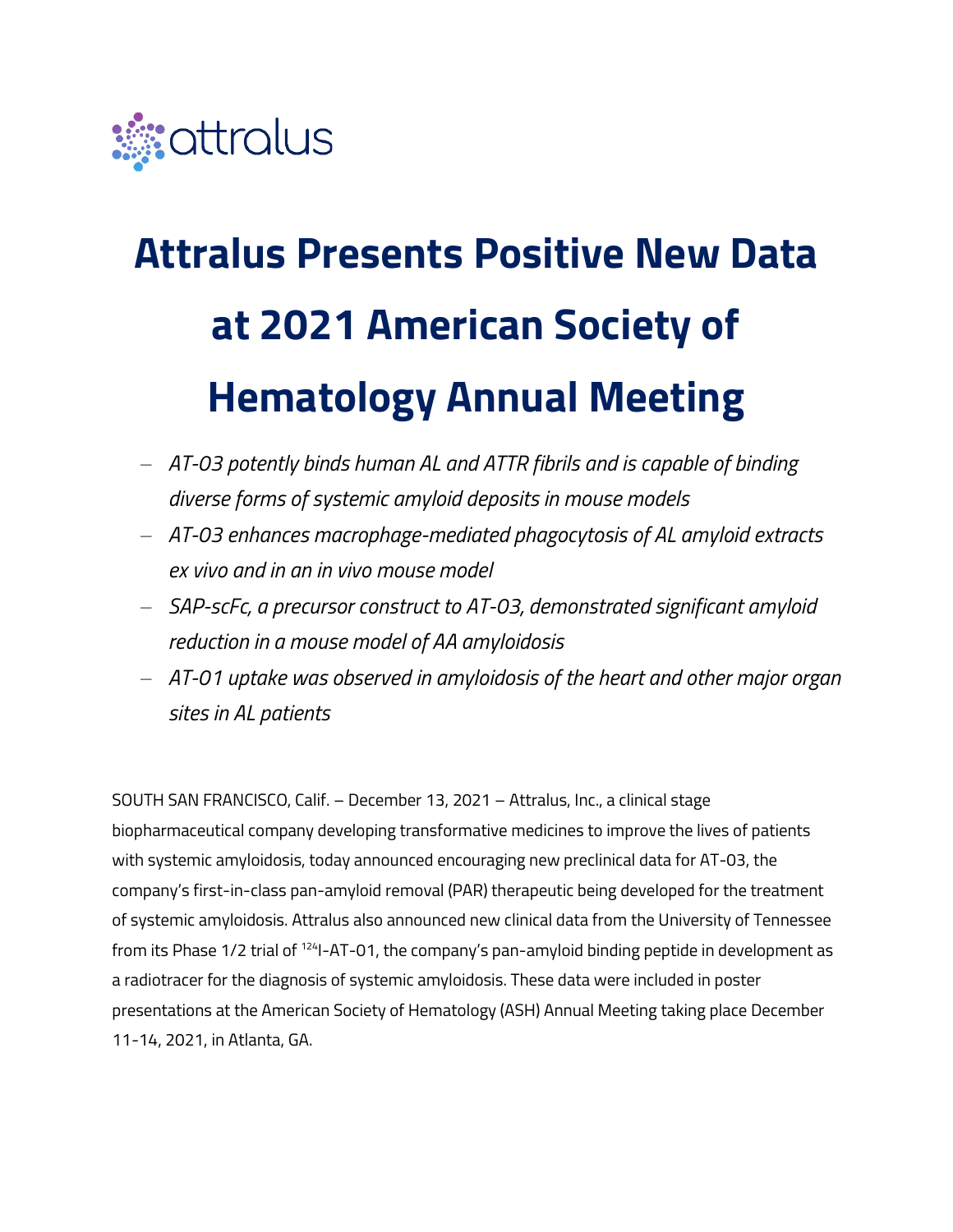"These new data are encouraging and reinforce our confidence in the potential of our pan-amyloid removal technology to treat all types of systemic amyloidosis, as well as our pan-amyloid binding peptide radiotracer as the first amyloid-specific non-invasive diagnostic for systemic amyloidosis," said Gregory Bell, M.D., Chief Medical Officer of Attralus. "We look forward to building on these promising data as we advance our AT-03 and AT-01 development programs."

## **AT-03 Preclinical Study**

The objective of this study was to characterize the preclinical profile of AT-03, including its binding to amyloid extracts and fibrils, biodistribution in mouse models of amyloidosis, mechanism of action (promotion of macrophage-mediated phagocytosis), and efficacy (amyloid clearance).

## *Results Summary*

- AT-03 is a fusion protein that potently binds human AL and ATTR amyloid extracts and is capable of binding diverse forms of systemic amyloid deposits in mouse models of the disease.
- AT-03 demonstrated high affinity binding to amyloid extracts and mediates phagocytosis which is significantly enhanced with serum complement.
- AT-03 enhances macrophage-mediated phagocytosis of AL amyloid extracts *ex vivo* and in an *in vivo* mouse model.
- SAP-scFc, a precursor construct to AT-03, demonstrated significant splenic amyloid reduction in a mouse model of AA amyloidosis.

"Current treatments for systemic amyloidosis reduce new amyloid formation and slow progression, but do not remove existing toxic amyloid fibril deposits," said Christophe Sirac, Ph.D., Professor, University of Limoges. "These data demonstrate the potential of AT-03 to specifically bind to and remove toxic amyloid fibrils."

## **AT-01 Phase 1/2 Trial**

The Phase 1/2 trial evaluated the ability of AT-01 to detect amyloid deposits by PET/CT imaging in adults with a confirmed diagnosis of AL amyloidosis. The trial enrolled 23 patients with systemic AL amyloidosis and 5 healthy patients. All patients received an IV infusion of <2 mg of AT-01 (<2 mCi) and images were acquired at 5-6 hours post injection using a Biograph PET/CT with a low dose CT. Efficacy endpoints included patient- and organ-based sensitivity of AT-01 uptake in the heart, liver, spleen, and kidney.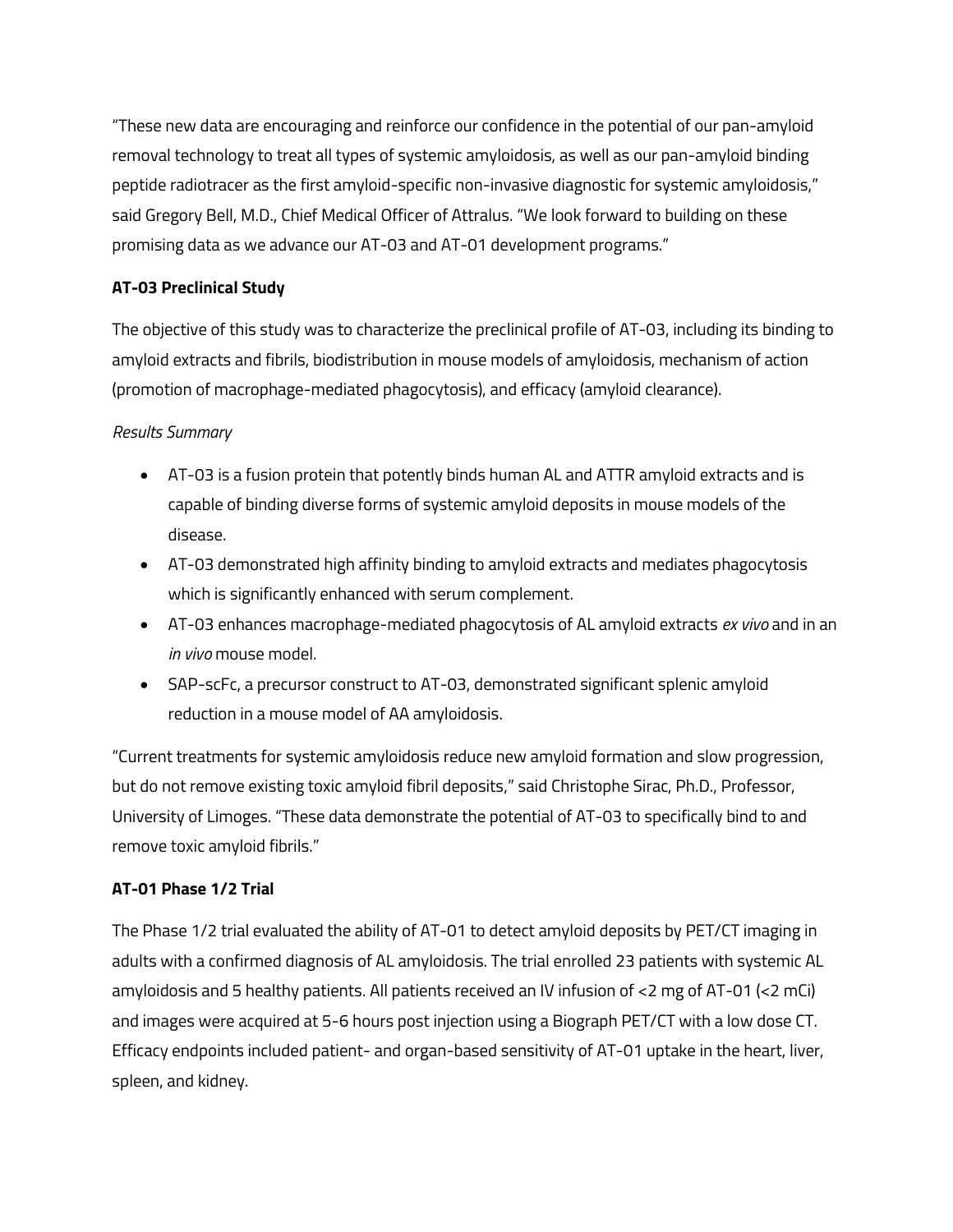## *Results Summary*

- Patients with AL amyloidosis exhibited uptake of AT-01 in the heart, kidneys, spleen, liver, pancreas, lung, bone marrow and other sites, consistent with amyloid distribution in this patient population.
- The patient-based sensitivity (patients with visual uptake in at least one anatomic site) was 96% (22/23).
- $\bullet$  <sup>124</sup>I-AT-01 detected cardiac amyloid in 13 of 14 (93%) of patients with presumed cardiac amyloid by clinical criteria.  $124$ I-AT-01 detected hepatic amyloid in 3 of 3 of patients with clinical hepatic amyloid disease and renal amyloid in 7 of 10 patients with clinical renal amyloid disease.
- In healthy subjects, radioactivity was observed in the parotid, salivary and thyroid glands, saliva, stomach lumen and urine in the ureters and bladder, consistent with the biodistribution of free radioiodide. No uptake was observed in the heart.

"More than 80% of patients with systemic amyloidosis remain undiagnosed. The diagnosis of amyloidosis is a long, complex process, and current diagnostics do not capture the full disease burden at the time of diagnosis," said Jonathan Wall, Ph.D., Co-founder & Interim Chief Scientific Officer, Attralus. "Non-invasive PET/CT imaging with <sup>124</sup>I-AT-01 has the potential to improve detection of amyloid throughout the body, including the heart, kidney, spleen, and liver providing a more comprehensive picture of the disease."

## **Poster Presentation Details**

**Abstract Title:** Pre-Clinical Characterization of a Novel Fusion Protein (AT-03), with Pan-Amyloid Binding and Removal

- **Presenter:** Christophe Sirac, Ph.D., Professor, University of Limoges
- **Session:** 605. Molecular Pharmacology and Drug Resistance: Lymphoid Neoplasms: Poster I
- **Date/Time:** December 11, 2021, 5:30 p.m. 7:30 p.m. ET
- **Location:** Georgia World Congress Center, Hall B5

**Abstract Title:** Detection of Systemic AL Amyloidosis by <sup>124</sup>I-p5+14 PET/CT imaging – Providing the Complete Picture for Diagnosis

- **Presenter:** Jonathan Wall, Ph.D., Distinguished Professor and Director of the University of Tennessee Graduate School of Medicine's Amyloidosis and Cancer Theranostics Program
- **Session:** 803. Emerging Diagnostic Tools and Techniques: Poster II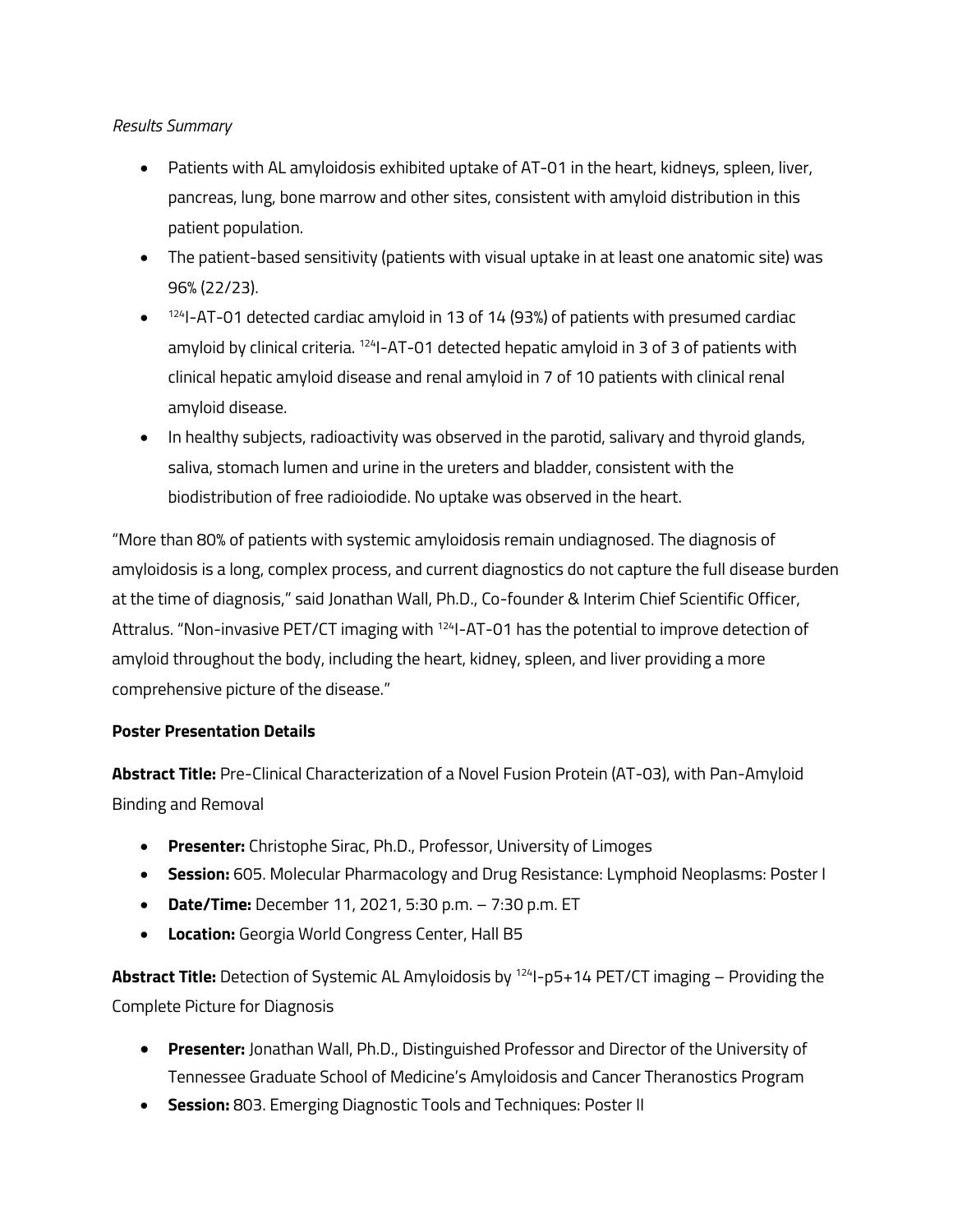- **Date/Time:** December 12, 2021, 6:00 p.m. 8:00 p.m. ET
- **Location:** Georgia World Congress Center, Hall B5

For additional information, please visit the ASH Annual Meeting [website.](https://www.hematology.org/meetings/annual-meeting)

### **About AT-01 Pan-Amyloid Diagnostic**

AT-01 utilizes the company's pan-amyloid binding peptide as an amyloid-specific radiotracer to image all types of systemic amyloidosis by PET/CT imaging. In initial clinical trials, AT-01 has been shown to detect multiple types of amyloid deposits, including AL and ATTR, in major organs such as the heart, kidney, liver and spleen. Attralus obtained exclusive rights to commercialize <sup>124</sup>I-AT-01 under a commercial license agreement with the University of Tennessee Research Foundation.

### **About AT-03 PAR Therapeutic**

AT-03 is a fusion of the company's PAR-SAP (Serum Amyloid Protein) technology with a single-chain Fc. The PAR-SAP component mediates binding to all types of amyloid deposits, and the single-chain Fc stimulates the immune system to remove amyloid deposits that are bound by AT-03. Attralus obtained exclusive rights to develop, manufacture and commercialize AT-03 under license agreements with University of Limoges.

## **About Systemic Amyloidosis**

Systemic amyloidosis encompasses a diverse group of rare diseases that occur due to accumulation of toxic amyloid deposits in tissues and organs, a consequence of aberrant protein misfolding events. These diseases are progressive, debilitating and often fatal. Systemic amyloidosis is significantly underdiagnosed due to low awareness, lack of specific symptoms, and no current disease-specific diagnostics. The two most common forms of systemic amyloidosis are immunoglobulin light-chainassociated (AL) amyloidosis and transthyretin-associated amyloidosis (ATTR). There is a significant unmet need for new therapies and diagnostics in systemic amyloidosis.

#### **About Attralus**

Attralus is a clinical stage biopharmaceutical company focused on creating transformative medicines to improve the lives of patients with systemic amyloidosis. The company's proprietary pan-amyloid removal (PAR) therapeutics are designed to directly bind to and remove toxic amyloid in organs and tissues. By targeting the universal disease-causing pathology in systemic amyloidosis diseases, PAR therapeutics have the potential to treat and reverse disease in patients with all types and stages of